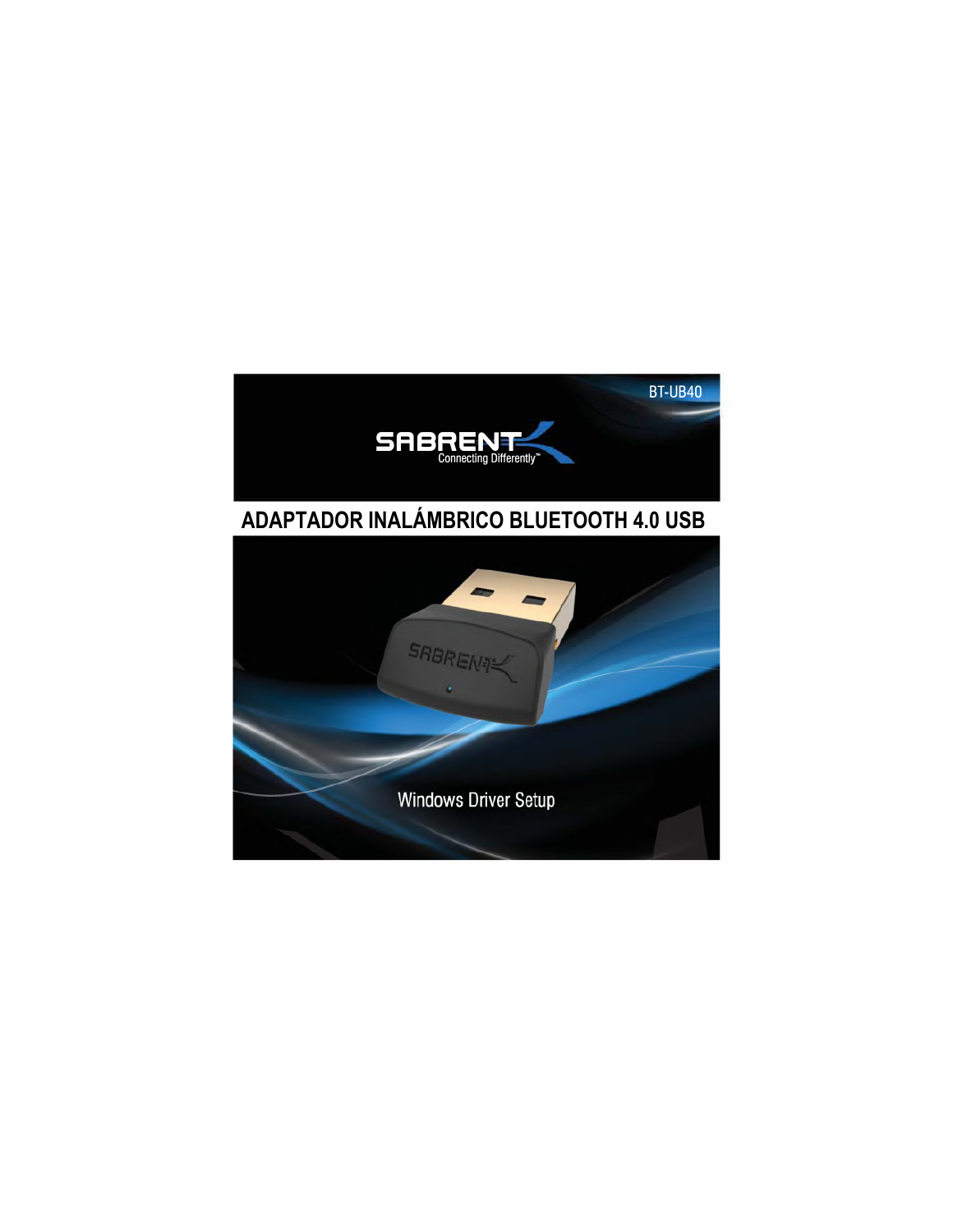

## 1. Inserte el CD y haga clic en la aplicación Setup.exe.

| $\sim$             | ×                      |                 |                  |        |       |
|--------------------|------------------------|-----------------|------------------|--------|-------|
| Name               | Type                   | Compressed size | Size<br>Password |        | Ratio |
| x32                | File folder            |                 |                  |        |       |
| <b>x64</b>         | File folder            |                 |                  |        |       |
| Autorun.inf        | Setup Information      | I KB No         |                  | I KB   | 4%    |
| blutooth_on.ico    | ICO File               | 10 KB           | No               | 362 KB | 95%   |
| Setun bmn          | <b>BMP File</b>        | 250 KB No       |                  | 77B KB | 68%   |
| Setup.exe          | Application            | 43 KB No        |                  | 93 KB  | 55%   |
| setup.ini          | Configuration settings | I KB            | No               | $1$ KB | 28%   |
| Silent Install.bat | Windows Batch File     | 1 KB            | No               | 1KB    | 5%    |

2. Haga clic en Aceptar cuando aparezca la ventana emergente "Instalar el escudo".

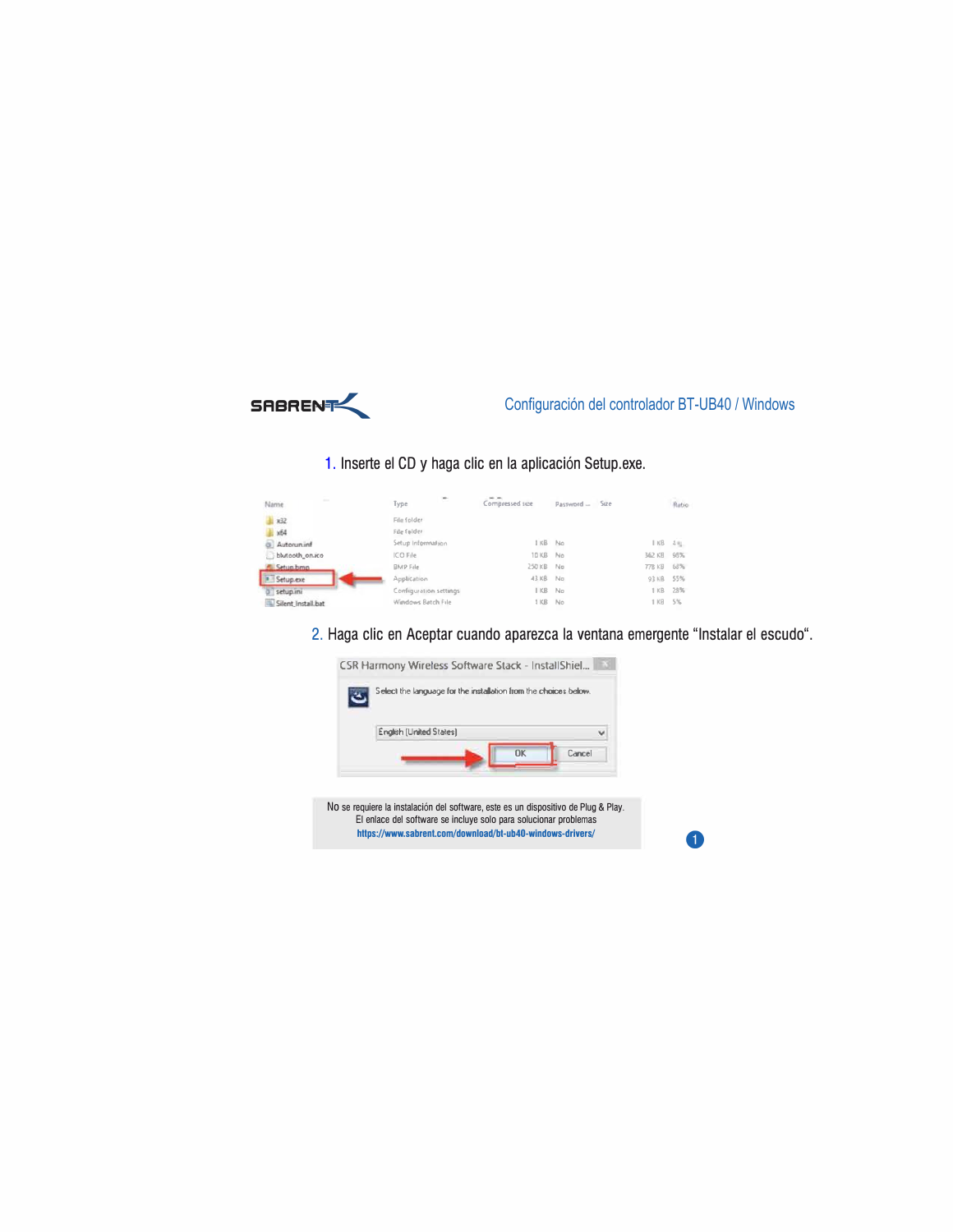

 $\bullet$ 

## 3. Haga clic en siguiente

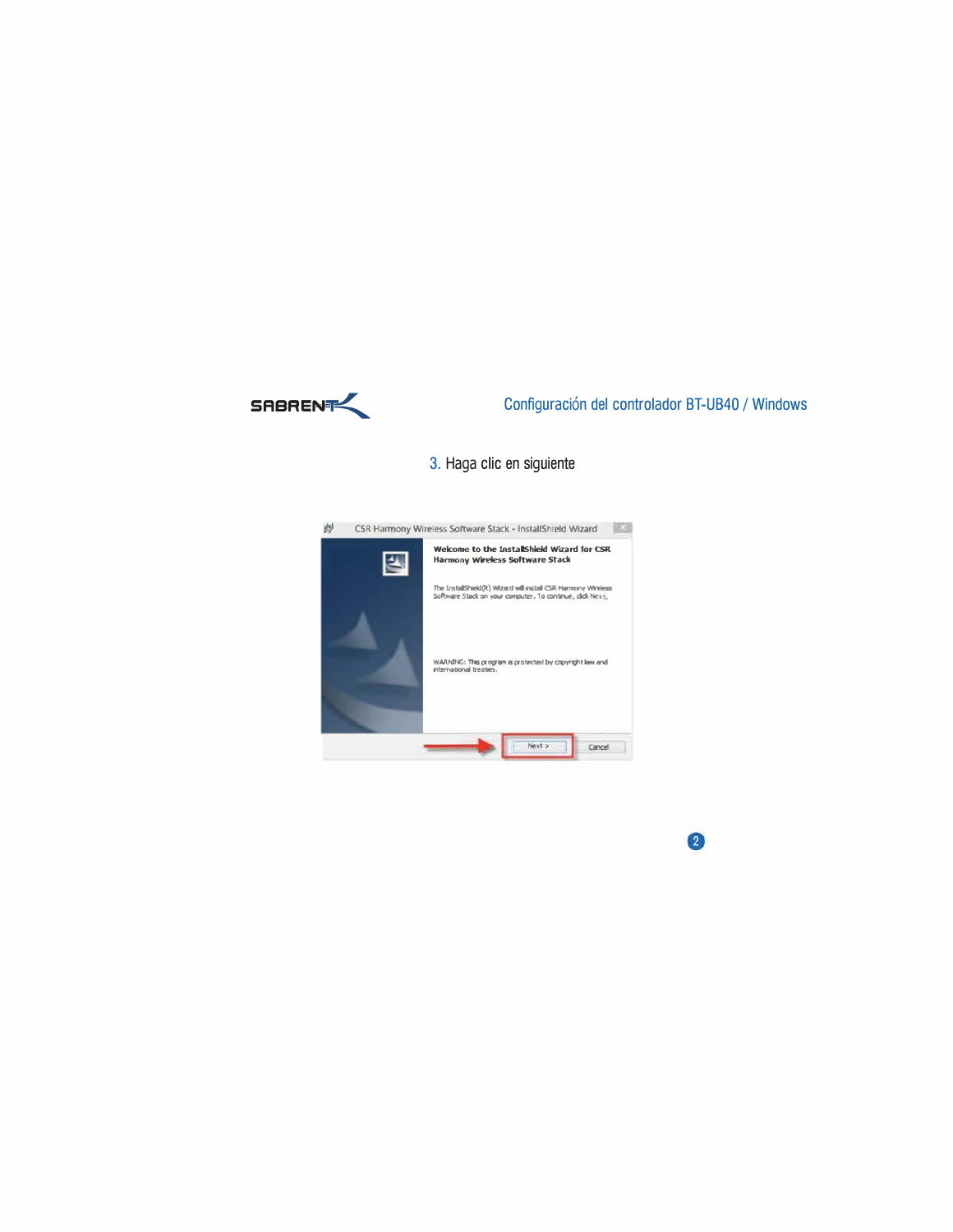

4. Aceptar y haga clic en "Siguiente".



 $\circled{3}$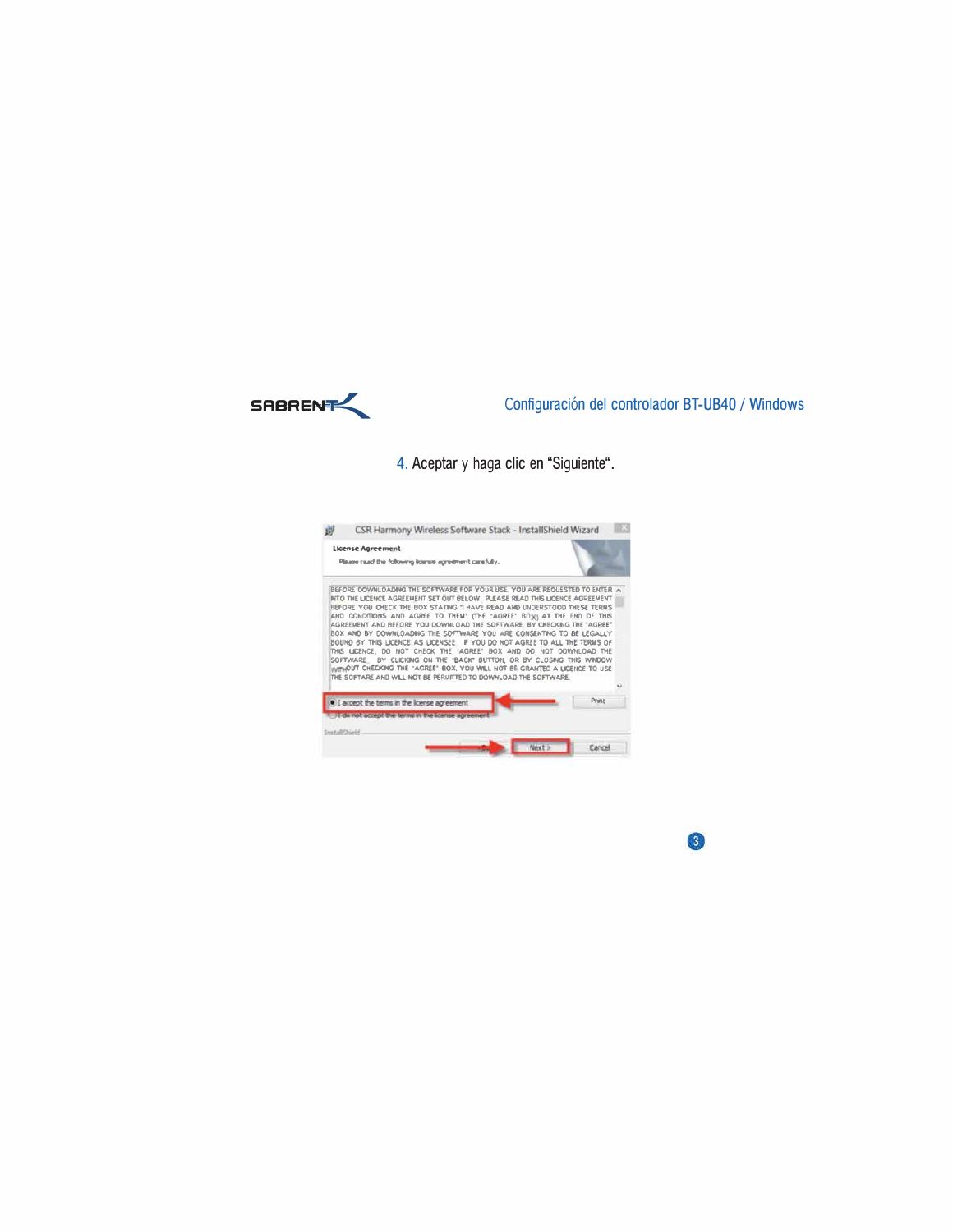

 $\bullet$ 

5. Ir a través de la configuración haciendo clic en siguiente para la configuración predeterminada.

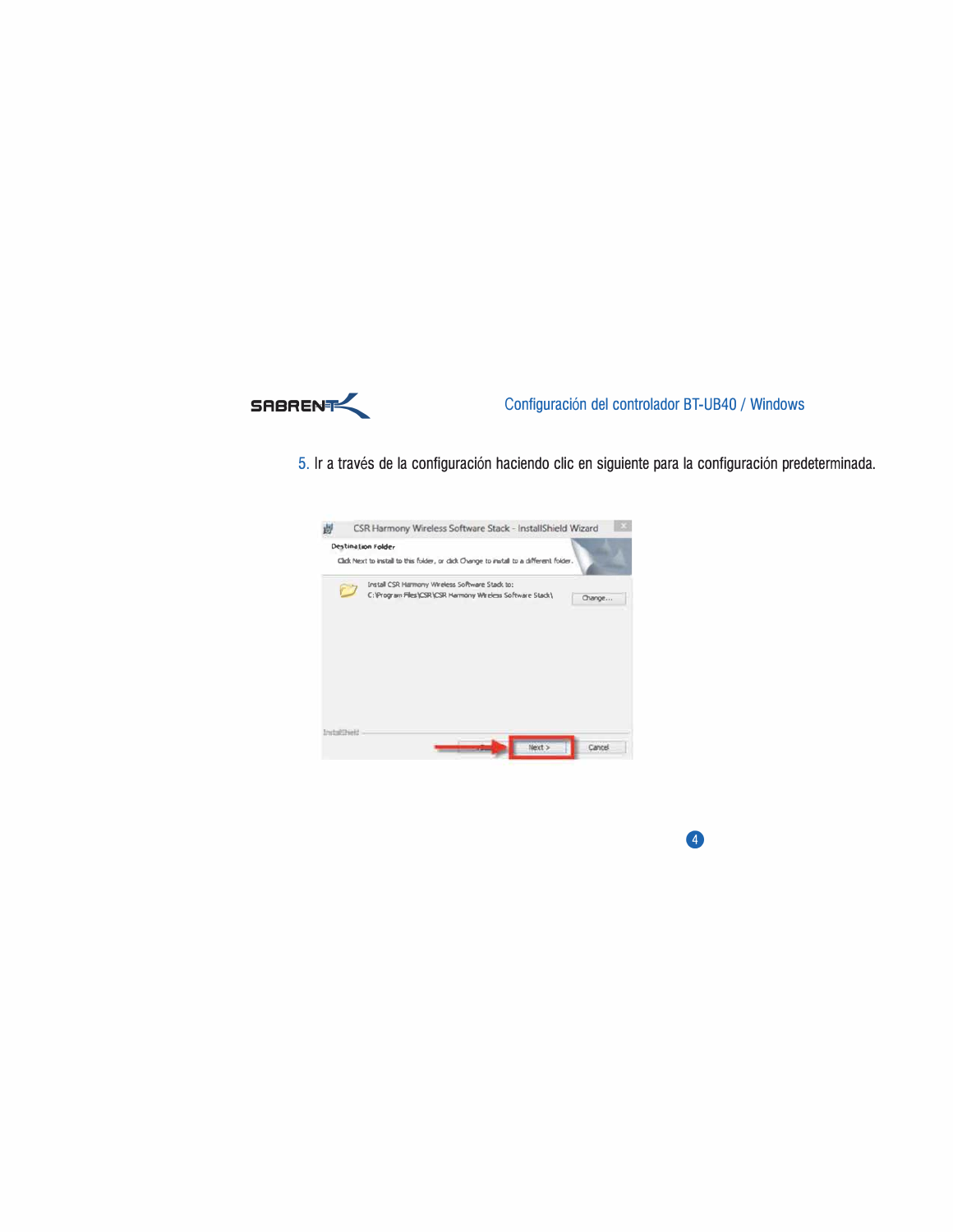

6

6. Haga clic en Siguiente.

| Discovery Mode | Discovery OFF | ٧ |  |
|----------------|---------------|---|--|
| SCMS-T         | Disabled      | ٧ |  |
| Device Type    | Laptop        | × |  |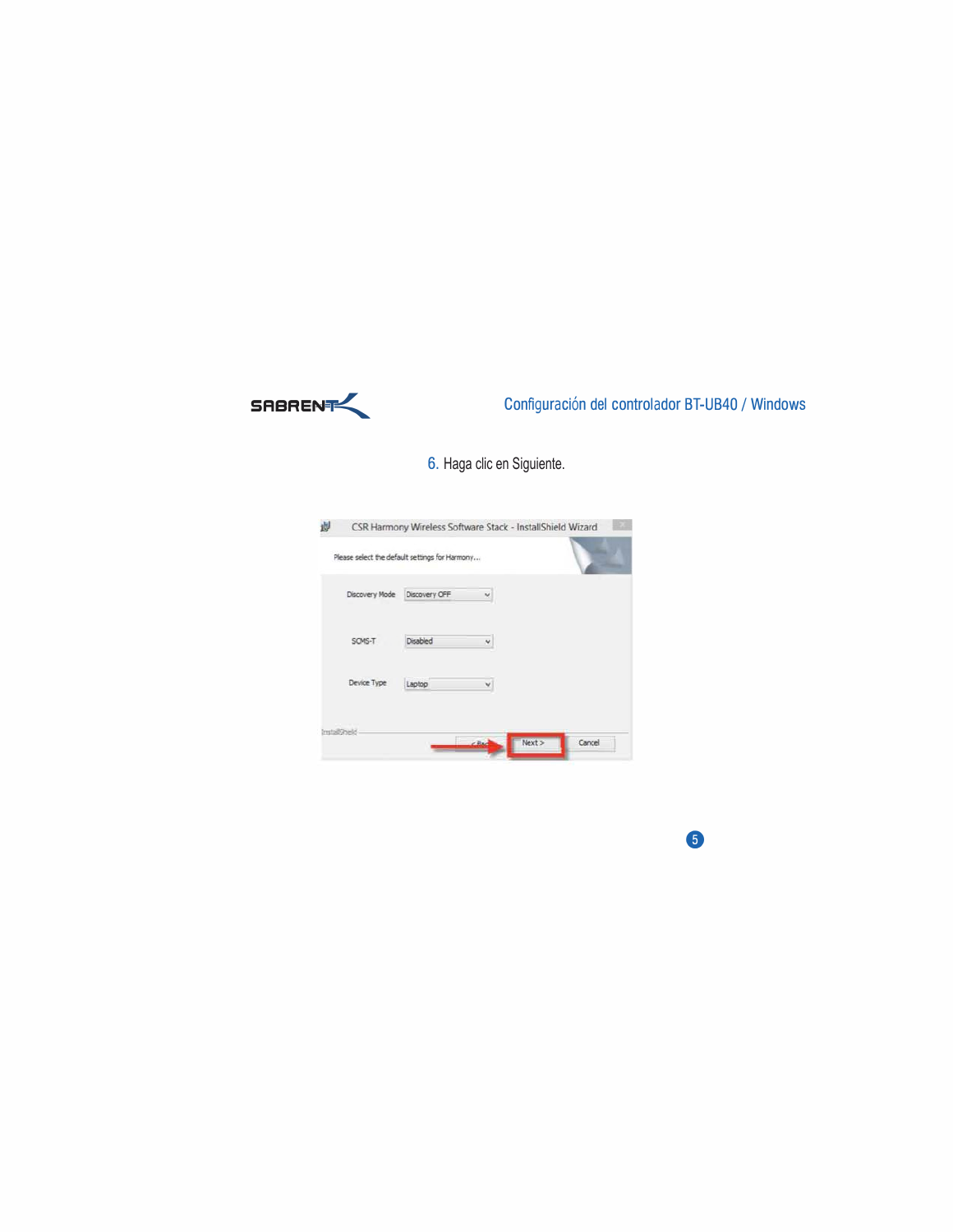

6

7. Haga clic en Instalar.

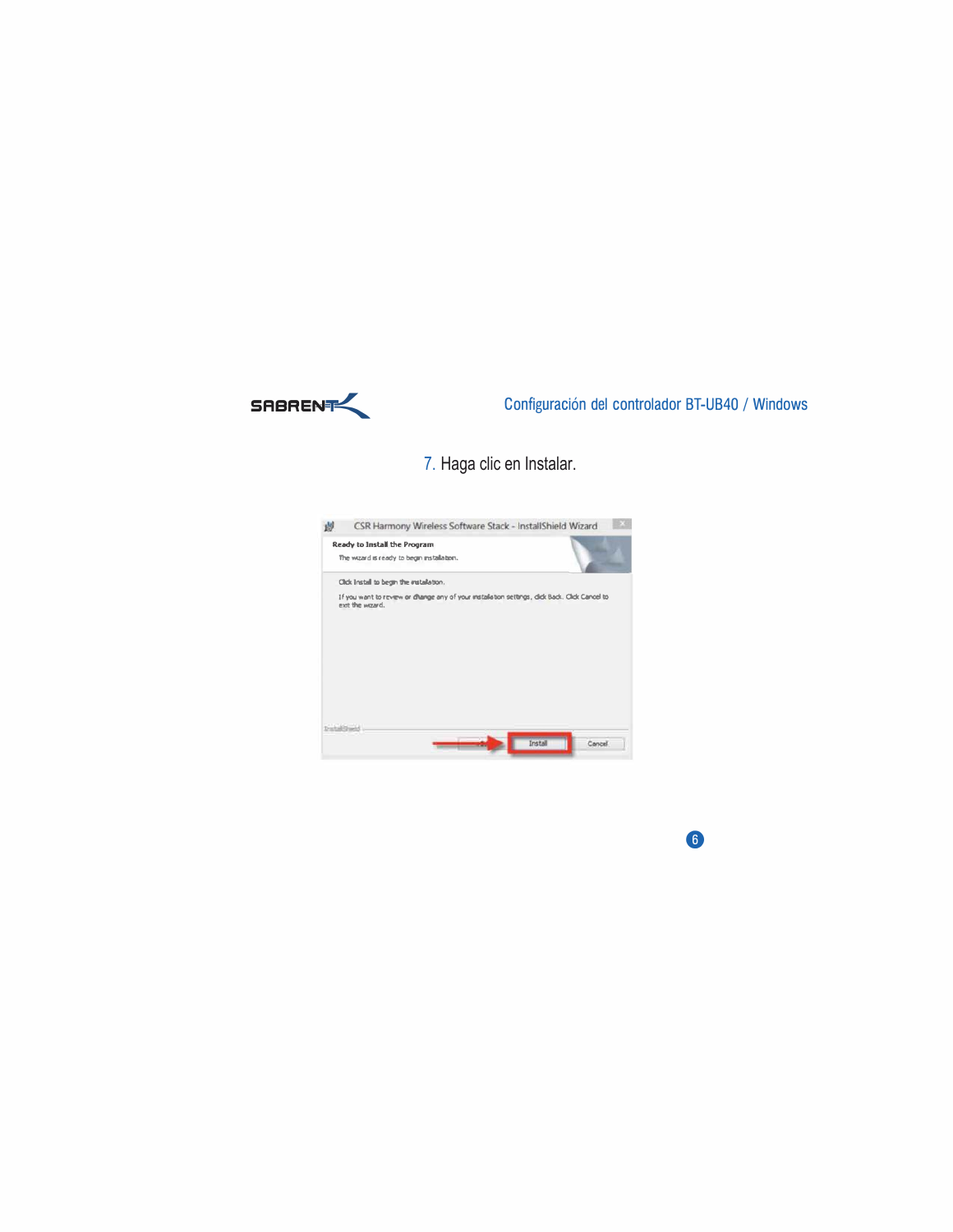

 $\bullet$ 

8. Click on Finish to complete the installation.



9. Reinicie su ordenador.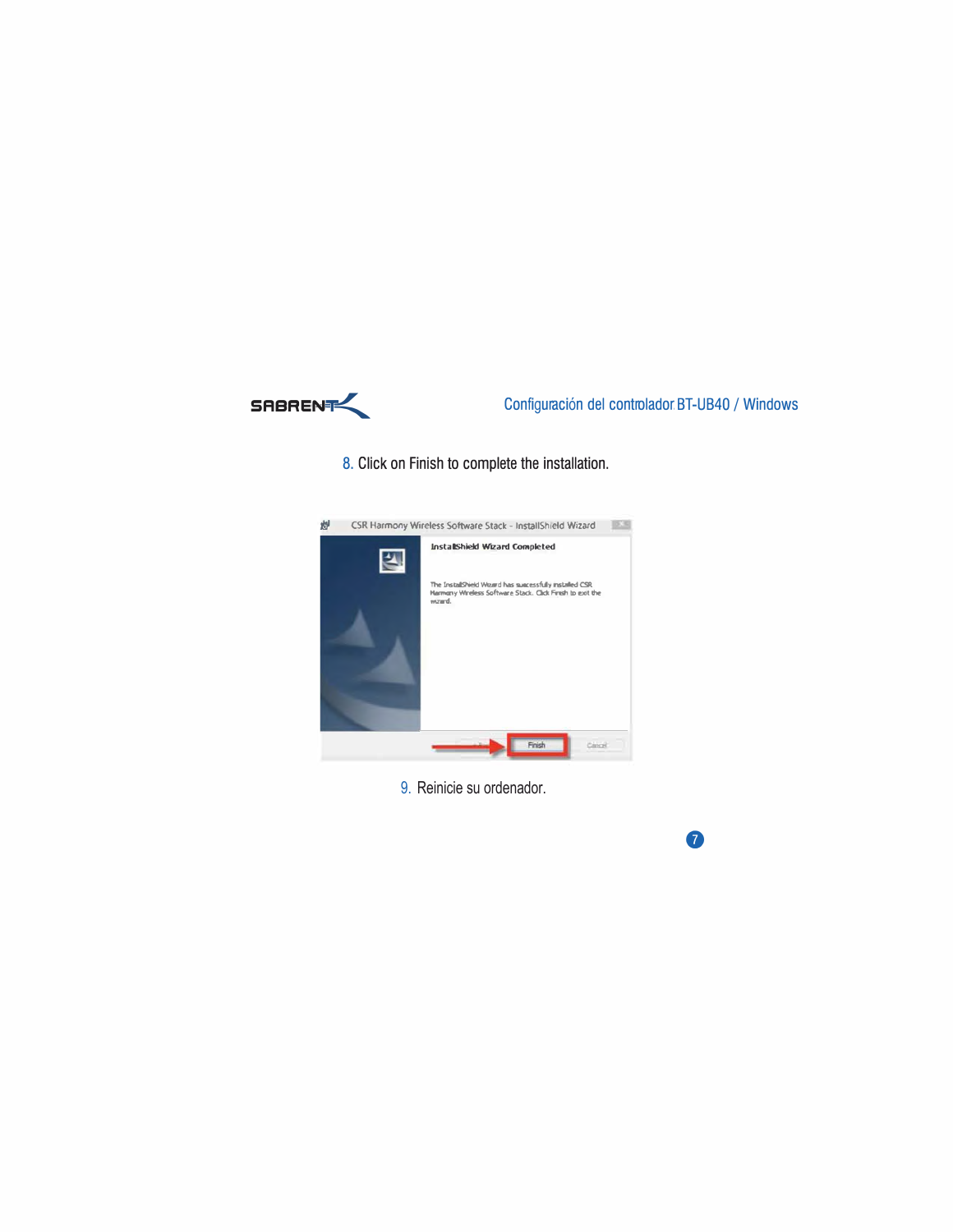

## **SRBRENFINGEREN BT-UB40 / Conexión a un dispositivo Bluetooth**

1. Conecte el adaptador 4.0 a un puerto USB disponible en su ordenador.

2. Haga clic en la flecha "Mostrar iconos ocultos" en la esquina inferior derecha de la pantalla y luego seleccione el icono de Bluetooth.

| ₹         |
|-----------|
| Customize |
|           |

3. Haga clic en Agregar un dispositivo Bluetooth.

| Add a Device                  |
|-------------------------------|
| Allow a Device to Connect     |
| <b>Show Bluetoath Devices</b> |
| Send a File                   |
| Receive a File                |
| Join a Personal Area Network  |
| <b>Open Settings</b>          |
| Remove Icon                   |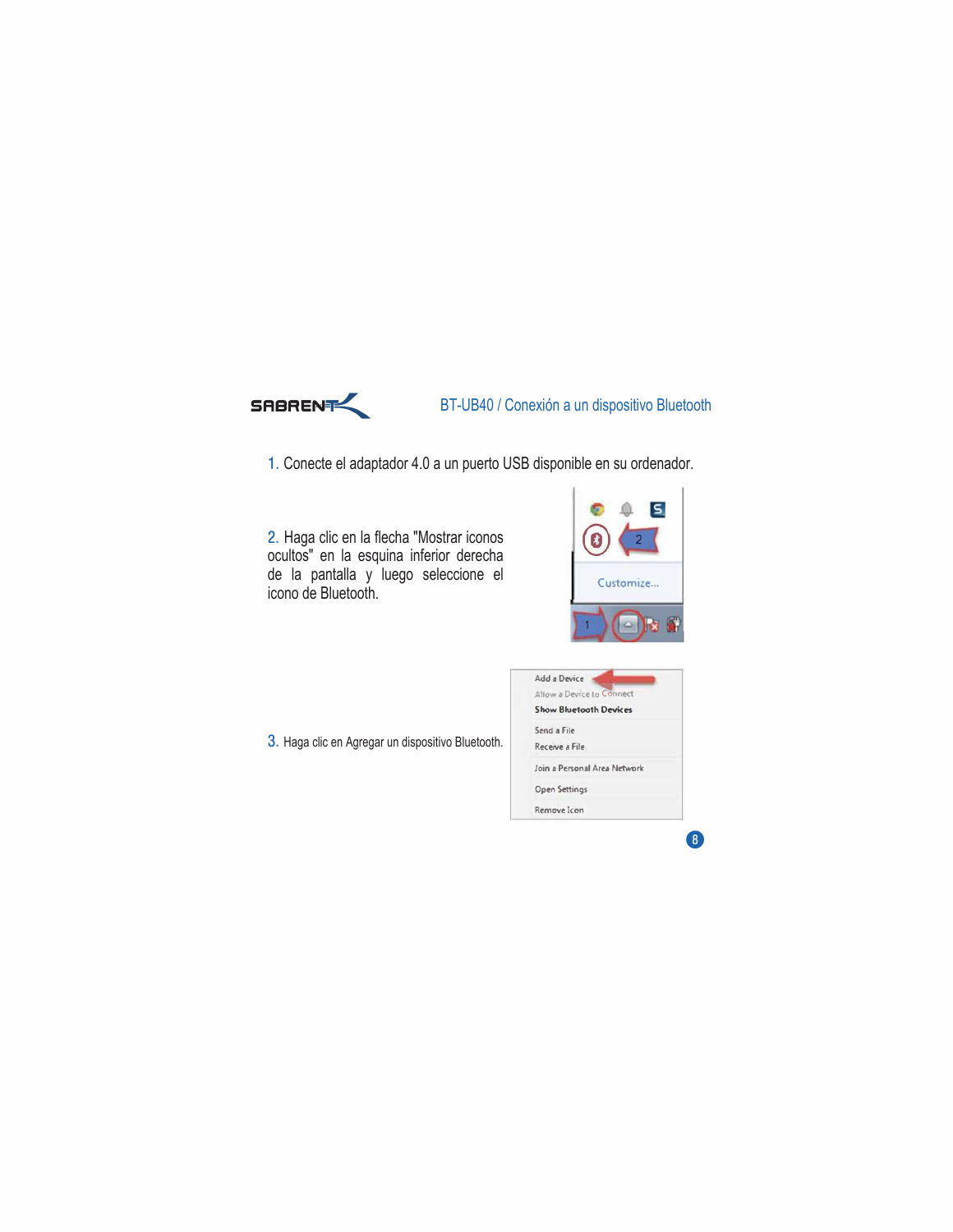

**SRBAENFLUB40 / Conexión a un dispositivo Bluetooth** 

**. Su adaptador de Bluetooth comenzará a buscar dispositivos.**

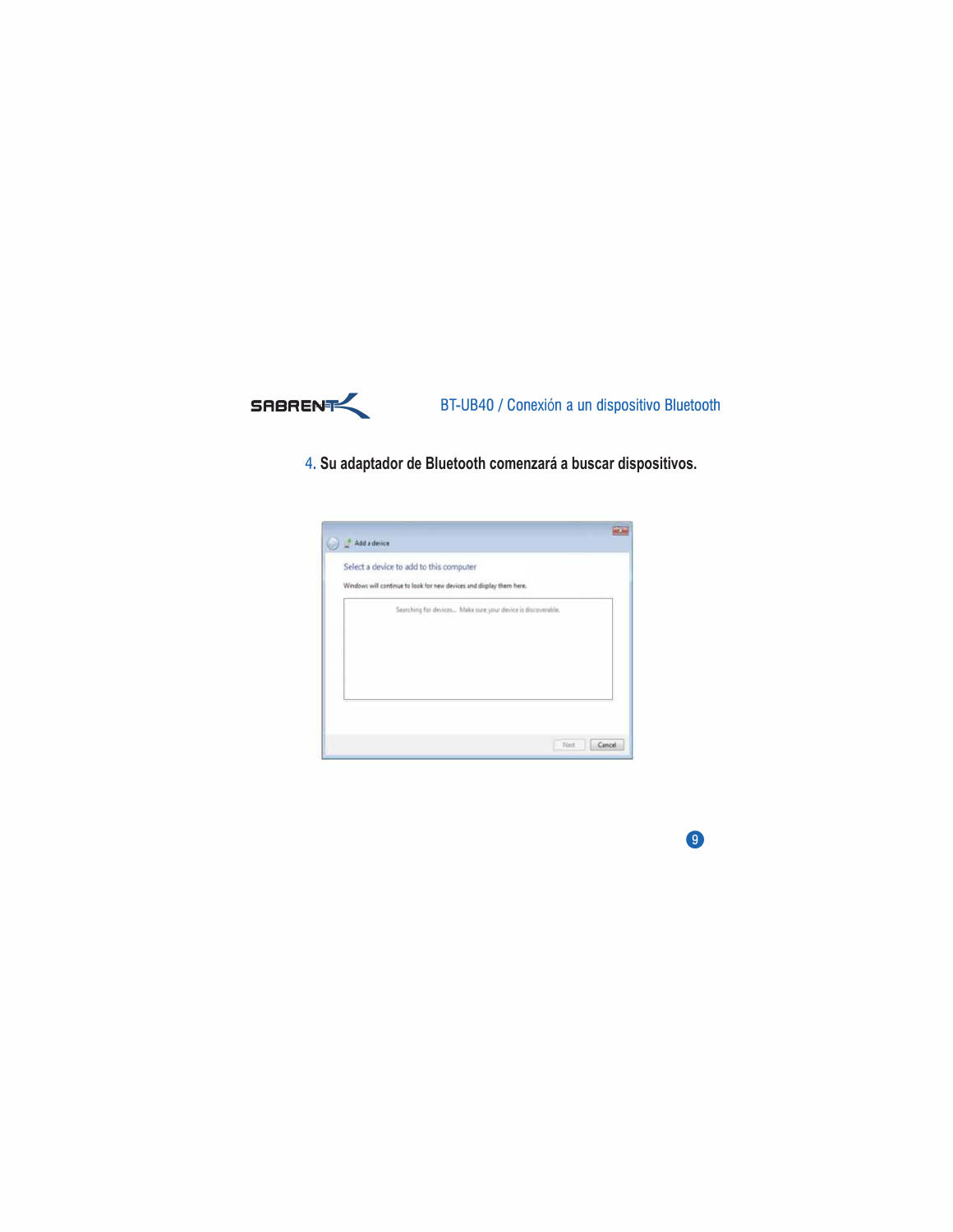

# BT-UB40 / Conexión a un dispositivo Bluetooth

5. Seleccione el dispositivo al que desea conectarse.



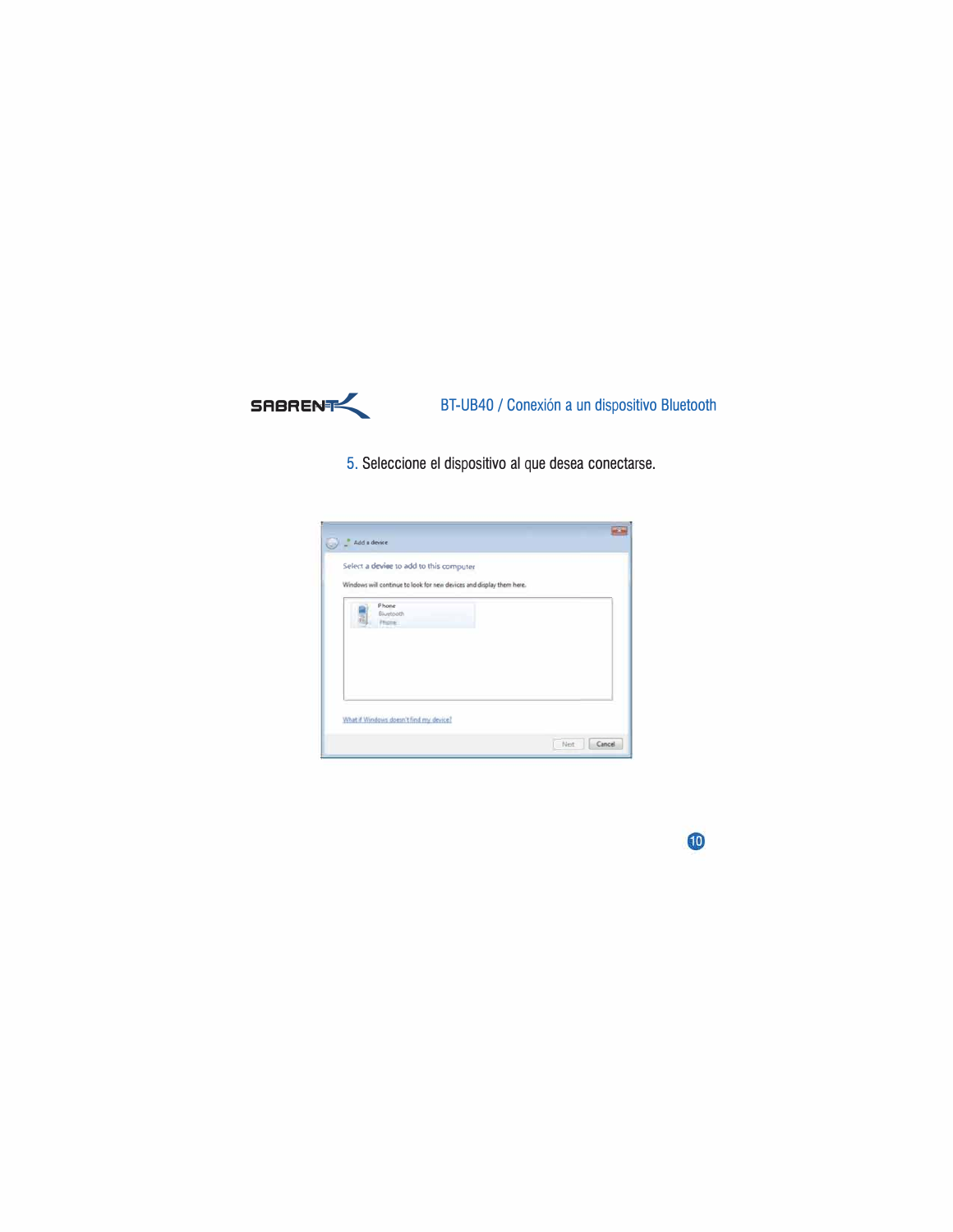

## BT-UB40 / Conexión a un dispositivo Bluetooth

6. Algunos dispositivos pueden requerir un número de seguridad que se deberá ingresar en el dispositivo con el que está intentando emparejarse.